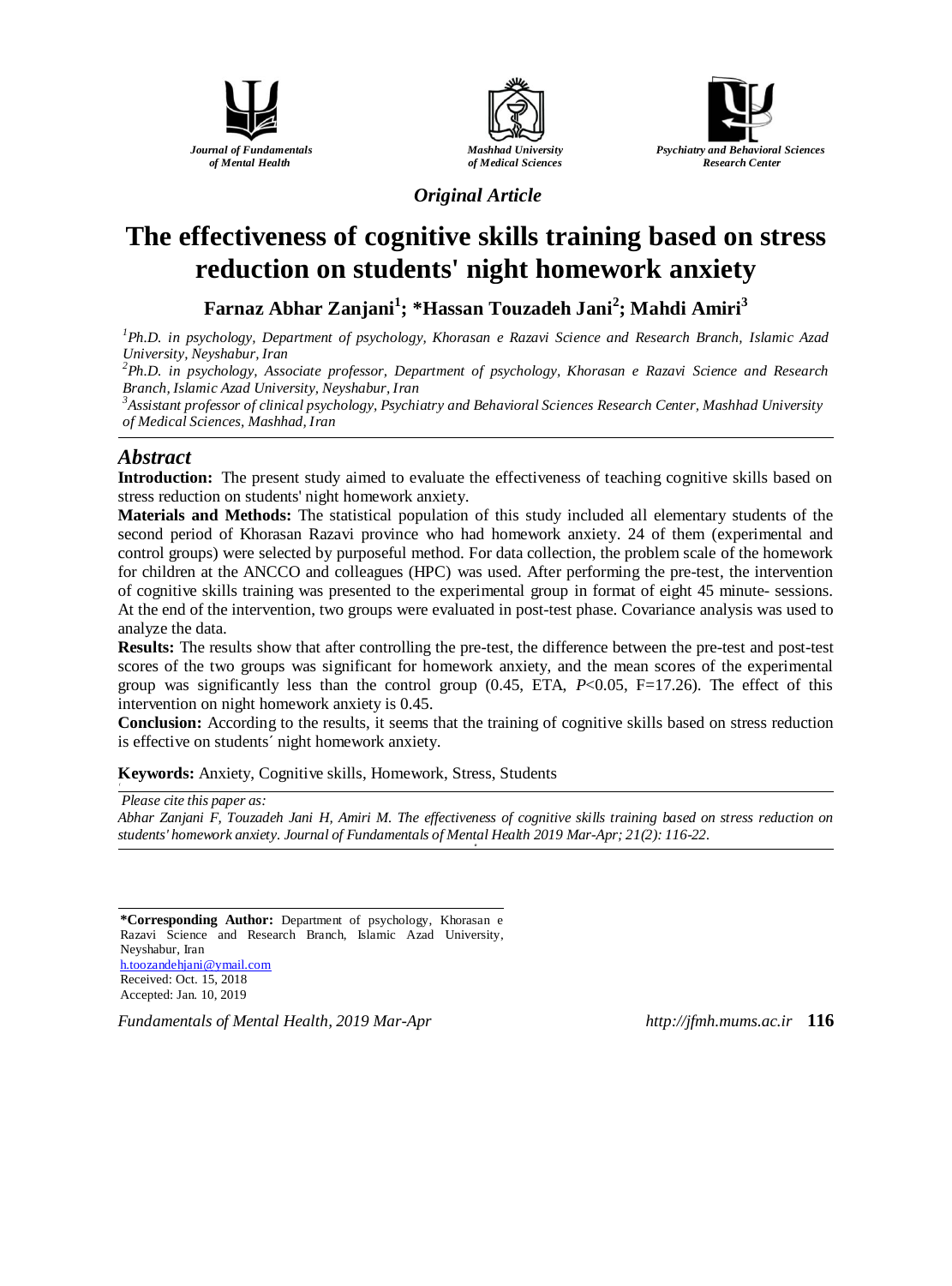## **Introduction**

Anxiety is an adaptive excitement (1) and a mood that displays without any external stimuli and its origin is unconscious and non-inhibitory (2). This condition is an unpleasant and often obscure concern (3) often associated with symptoms of an auto device such as shortness of breath, palpitations, transpiration, headache, short stomach upset, and restlessness. Although low anxiety is necessary for human life and everyday life, high anxiety causes serious harm to the body and mind (4).

In fact, anxiety is a necessary response to stress, and it prepares a person with a risk of reaction and response when he or she comes. In many cases, such a response is logical and even vital, but its abnormal state can affect a wide range of human functions (5). Therefore, little anxiety can have a positive effect on life and development. It is natural that this type of anxiety not only has no harm to the human development process, but also is constructive and useful (6).

According to DSM-5, anxiety is a 3 to 13 percent lifelong prevalence. Anxiety Disorder is an extreme or unreasonable fear of situations where a person's behavior or performance may be evaluated (7). Among the various anxieties that humans experience in their life span, especially during formal education, can be the anxiety of the night. The night's homework defines as a set of tasks set by the teacher at the school to enable them to complete their school hours outside their school hours (8). In general, the meaning of the task of the night is all the tasks involved (writing assignments, memorable, solving, etc.) that teachers set daily for their students to do at home. Nightlife has a variety of types of exercises, preparation, expansion and creativity. According to the nature of these assignments, the effect of each of them on students' academic achievement can be

*Fundamentals of Mental Health, 2019 MAR-Apr http://jfmh.mums.ac.ir* **116-22**

different from each other (9). The night work is always one of the factors involved the realization of learning has been prominent, and the form and type of assignment have also varied in each period in proportion to the perception that learning existed (10).

In today's world, education of people is one of the necessities of life, without the education of the continuing life of people at risk. Because education of people in need of a lot of money and budget, therefore, the purpose of educational education of students is their academic achievement (11). The pressures associated with education are the main source of stress in young people all over the world. Educational activities for children and adolescents are of great importance in most cultures, but parents' expectations, teachers and students themselves, due to competition and academic excellence, can be a source of stress and stereotyping for most students  $(12)$ .

Stress reduction cognitive skills training are a multifaceted approach in which techniques such as relaxation, diaphragmatic breathing, mediation for identifying auto-negative thoughts, cognitive distortions and rebuilding it by replacing rational thoughts, effective coping training, managing anger and expressing Gray is taught to people (12). Nickeyk, Wingerhorstz and Zelenberg (13) showed that reducing stress has an effect on reducing symptoms of anxiety and increasing the positive mood and high quality of life. Due to the important role that school plays in shaping people's attitudes about their abilities and abilities, it is important to control the mental health problems of students such as stress, depression and anxiety. Meanwhile, cognitive skills training based on stress reduction and anxiety has both strong theoretical basis and several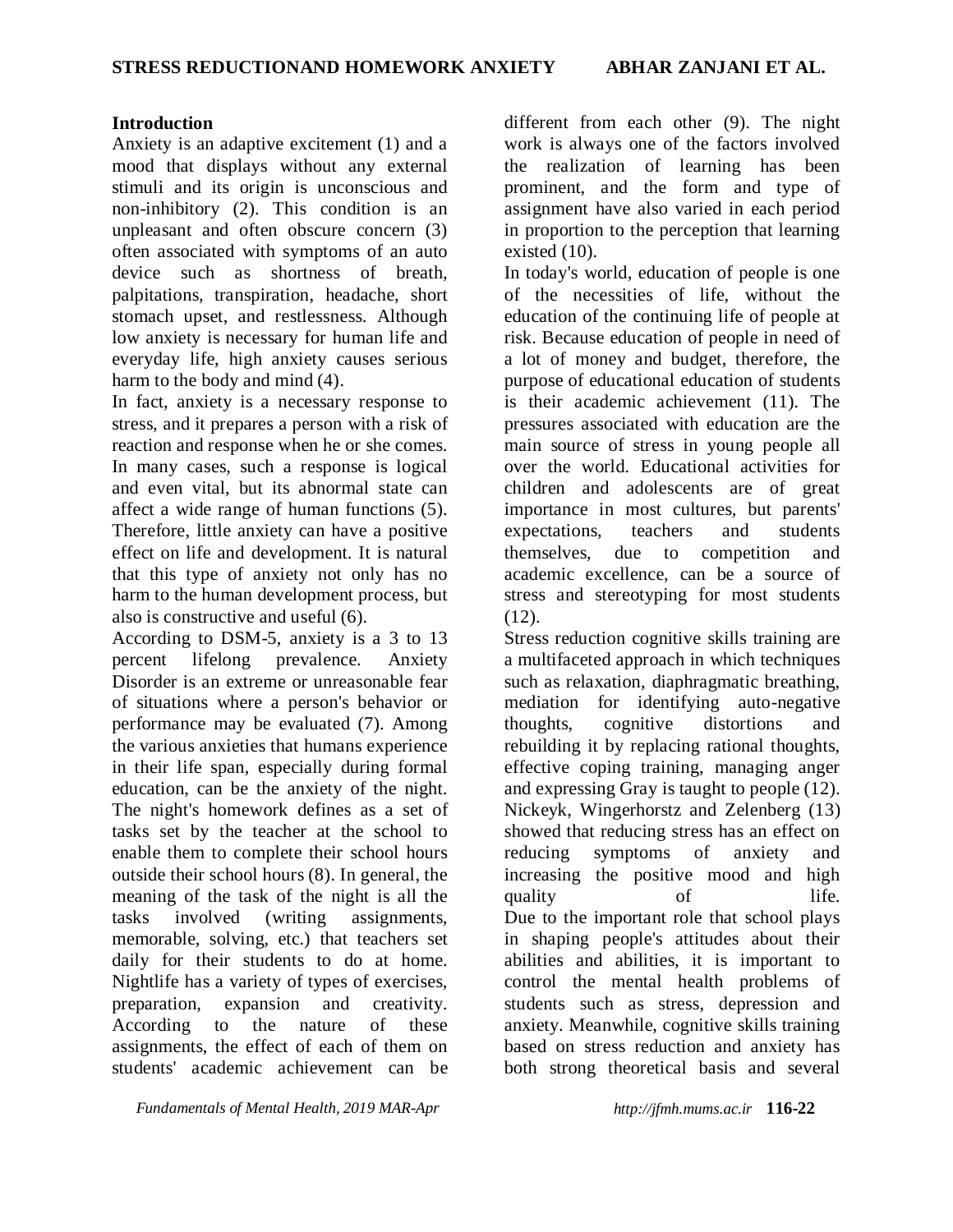studies have confirmed its effectiveness in reducing psychological symptoms and anxiety (14).

Cognitive Therapy is a psychotherapy system that tries to reduce self-harmful emotional and behavioral responses by making changes in defective thinking and maladaptive beliefs that underlie emotional responses. In cognitive therapy, emphasis has been placed on reducing the intensity and intensity of uncomplicated responses of caregivers and teaching modern skills in order to reduce unwanted behaviors and increase more compassionate behaviors  $(15)$ .

Cognitive therapy is also a short-term treatment that is often effective in the treatment of depression (16). Cognitive therapy is based on the views that stress states like depression, anxiety and anger often persist or intensify by beneficial and extreme thinking. The role of the therapist is to help the patient to identify and correct the person's thinking through the application of logical and empirical criteria. Cognitive therapy is in fact a model for gathering and categorizing real-world information; Beck and Frillin consider cognitive therapy as depression as a redefinition of rational beliefs whose purpose is to re-energize the individual's realistic system (17).

Lin believed that cognitive skill training improves human relationships and enables individuals to act in accordance with their own interests, and allow them to express their desires without feeling anxious and stressful and honest feelings. They will show themselves in this way, which promotes their upbringing and excellence (18).

Teaching techniques and cognitive skills such as problem-solving skills will enable students to solve their problems and deal with stress and anxiety. Because anxiety and stress will lead to many psychological, physical and social problems in the students, and if skills of coping with these factors are not given to them, they will be frustrated in society. Therefore, using the teaching of cognitive skills mentioned above, it is possible to develop students' thinking and strengthen their memory and stress and anxiety factors in them to the desirable level  $(19)$ .

## **Materials and Methods**

At first, the subjects were recruited on the basis of a revised version of the Psychiatric Clinical Interview, the fifth Diagnostic and Statistical Manual for the Detection of Semi-Structured Clinical Intervention (SCID), identified by a psychologist. Students who received the lowest scores in the questionnaires selected via purposeful sampling and then the samples were randomly divided into two experimental and control groups. The both group were evaluated in pretest phase. Then, treatment interventions for reducing cognitive skills based on stress reduction were performed for 8 sessions (45 minutes) for the experimental group, but the control group did not receive any interventions. After the end of the treatment period, both groups were compared using the post-test research tools. At the end, the results of the pre-test and post-test were compared between the two groups.

## Research instrument

*A) Diagnostic Interview:* The semistructured clinical interview of SCID is based on the Diagnostic and Statistical Manual of Psychiatric Disorders (Fifth Edition) (DSM-V) of the American Psychiatric Association, which provides a clinical interview, in addition to facilitating the process of evaluating and verifying the reliability and validity of resources (3).

*B) The problem scale of the homework for children at the ANCCO and colleagues (HPC):* Housekeeping Home Problem List

*Fundamentals of Mental Health, 2019 MAR-Apr http://jfmh.mums.ac.ir* **116-22**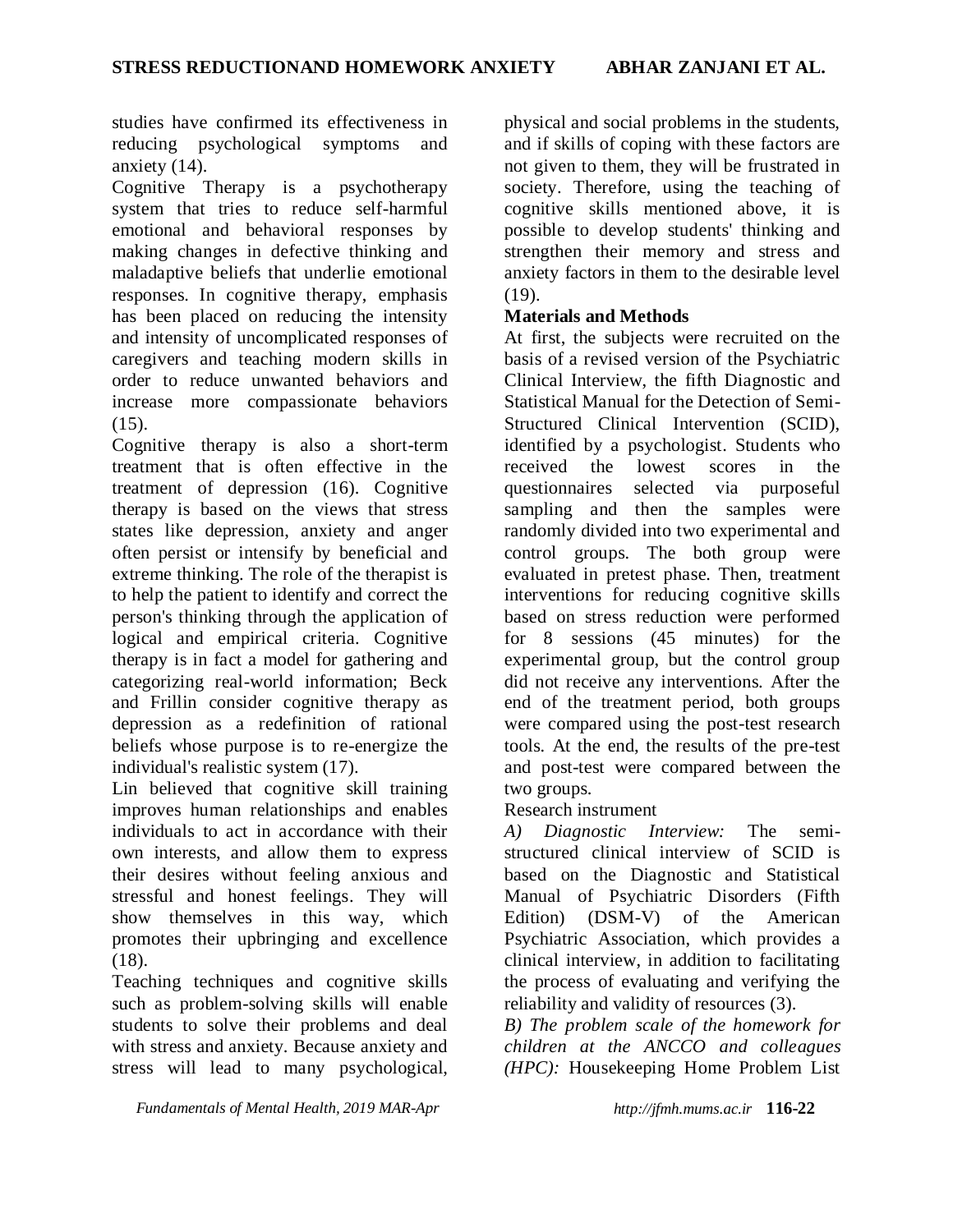(HPC) by Kathleen M. Ensco, Grill Scully, Rafael Ramirez and Frederic M. Levine was made in 1987, consisting of 20 items that are used to measure home-based homework problems. The implementation of the questionnaire is based on the 4-point Likert scale, which is used for "never", "sometimes", "often" and "Most often" are rated 0, 1, 2, and 3, respectively. A higher overall score indicates more homework problems in children. In ANCO and colleagues' research, this scale has an excellent algebraic coefficient of 0.91. The alpha of the questionnaire in this study was 0.79.

The data were analyzed by SPSS18 software using descriptive and inferential statistics.

# **Results**

The mean and standard deviation of descriptive findings and repeated measures tests were used to explain the covariance test. Findings of the research were used. In order to evaluate the overall significance of the fitted model, from the effects of pylosic effects and the Lambdesa Wikis test, and the Hutchling effect and the larger of the second root, it is shown in Table 1.

**Table 1.** Piley Effect Test, Hutchling Effect, Lamboidy Wickels, Root

|           | Partial n2 |        | df  | <b>Sig</b> |
|-----------|------------|--------|-----|------------|
| Piley     | 0.001      | 0.99   | 3.0 | 0.00       |
| Wickels   | 0.001      | 0.00   | 3.0 | 0.00       |
| Hutchling | 0.999      | 699.54 | 3.0 | 0.00       |
| Root      | 0.999      | 699.54 | 3.0 | 0.000      |

 $(P<0.01)$ 

According to the value of the Lambda test in the following table, the statistical significance of 0.01 and the significant level of zero showed that at least one of the

variables of stress and anxiety in the students' homework in the experimental and control group were significantly different in the post-test with each other.

**Table 2.** The results of single-variable covariance analysis experiment and control groups

| ---------        |       |        | ----------         | -----  |            | -----      |       |
|------------------|-------|--------|--------------------|--------|------------|------------|-------|
| Source of change |       | SS     | df                 | MS     | Partial n2 | <b>Sig</b> |       |
| Homework         | Group | 320.83 |                    | 320.83 | 0.45       | 0.000      | 17.26 |
|                  | Error | 390.15 | $\sim$<br>$\sim$ 1 | 18.57  |            |            |       |
| anxiety          | Total | 30522  | 24                 |        |            |            |       |
| ____             |       |        |                    |        |            |            |       |

 $(P<0.01)$ 

| <b>Table 3.</b> Modified mean scores of post-test anxiety variable |              |       |                |  |  |  |
|--------------------------------------------------------------------|--------------|-------|----------------|--|--|--|
| <b>Dependent Variable</b>                                          | Group        | M.M   | standard error |  |  |  |
|                                                                    | Experimental | 31.24 | 1.29           |  |  |  |
| Homework anxiety                                                   | Control      | 39.08 | .29            |  |  |  |

 $(P<0.01)$ 

The results of the above tables indicate that after controlling the pre-test, the difference between the pre-test and post-test scores of the two groups was significant for the anxiety variables of the night task, and the mean scores of the experimental group in the anxiety variable of the night-time was significantly less than the control group

*Fundamentals of Mental Health, 2019 MAR-Apr http://jfmh.mums.ac.ir* **116-22**

(0.45, ETA, *P*<0.05, F=17.26). The effect of this intervention on the night anxiety is 0.45. **Discussion**

Based on the results of this study, and the other researchers such as Holly Onal (20), Joseph Williams (21), Kelly Hanna (22), Cocaqua et al. (23), Mobiini (24), Orly and colleagues (25), Sharma (26), Spilberger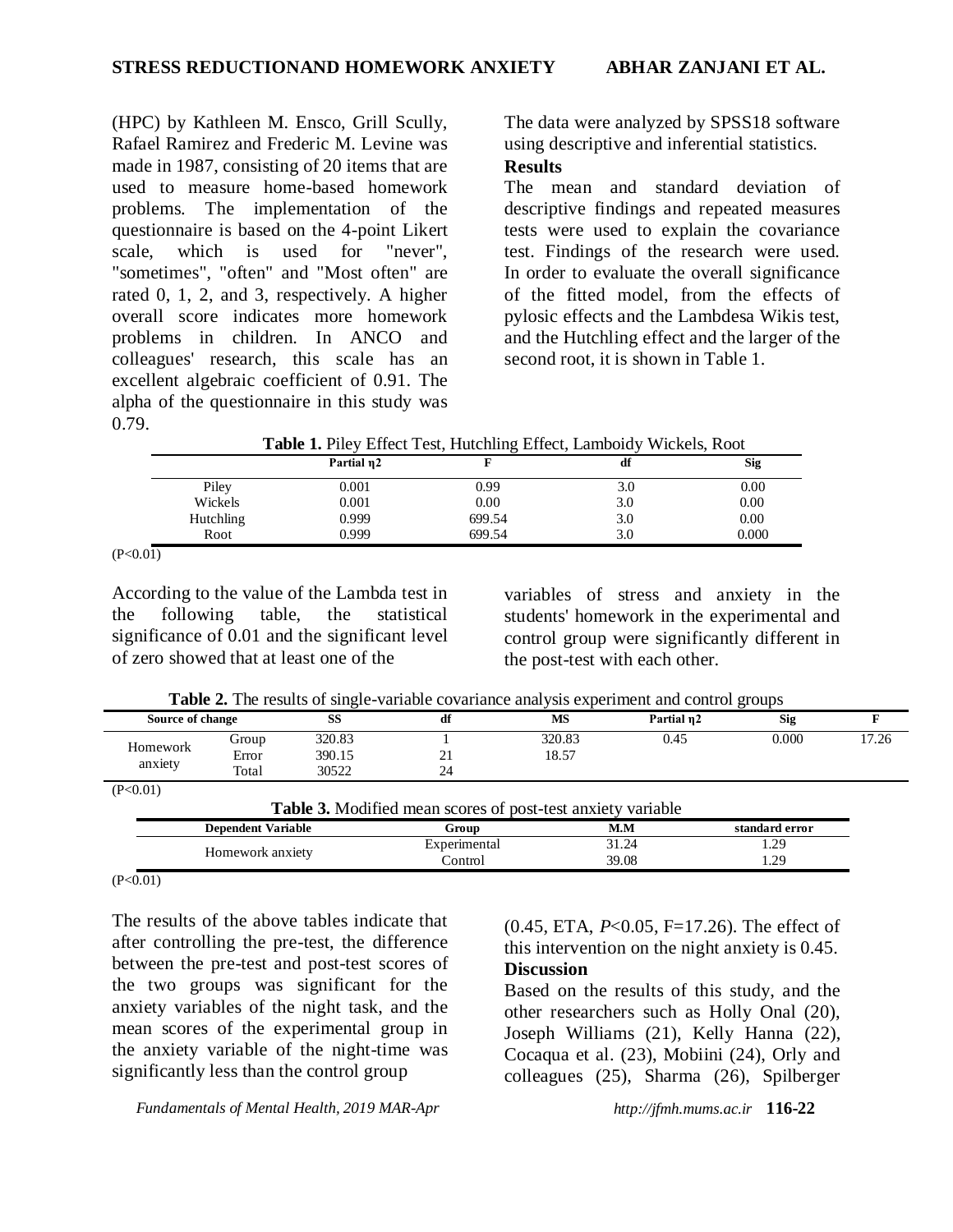(27), Cappadine (28), and Wolstad et al. (29), it can be argued that by training cognitive skills, people identify lower stressrelated physical symptoms and decrease their emotional stress, anxiety, and stress due to educational expectations. Identifying auto-negative thoughts and cognitive distortions and replacing rational thoughts plays an important role in the correct evaluation. In this training course, people learned to have an accurate assessment of their academic abilities and talents and, based on their successes in education, have reasonable expectations. The existence of these rational expectations reduced the amount of experienced anxiety (30).

According to the Water Thumberer's theory, anxiety involves cognitive and emotional components, and cognitive components which are responsible for reducing the performance and individual's mental attitudes and emotional components which are responsible for emotional reactions to the situation (31) and also, William's view that anxiety is a response to external stimuli. So, it can be emphasized that those with anxiety at night have a kind of selfemployment with a worrying mindset that they slightness and doubt about their abilities are determined and often they carry out a negative cognitive assessment, negative emotions and undesirable physiological response (32,33).

Also, people who learn coping skills instead of helplessness, passivity and mind-blowing,

will increase their abilities and reduce the requirements of stressful situations (problem-oriented strategy). Also, when people use stress management techniques to reduce stress and associated physical symptoms, control sensation increases (34). Cognitive therapy protocol for adolescents with anxious response to homework, through the training of identifying unrealistic risks, enables them to control and manage worrying thoughts, negative emotions, and adverse physiological responses (35).

In a general explanation it can be stated that cognitive stress reduction training emphasizes the collaborative relationship between the therapist and the authorities and also has the potential to reduce the full range of academic anxiety that students experience and it can be effective in improving selfefficacy beliefs that are the main problem for anxious people (16).

## **Conclusion**

According to the results, it seems that the training of cognitive skills based on stress reduction is effective on students´ night homework anxiety.

## **Acknowledgement**

This research approved by Department of psychology, Khorasan e Razavi Science and Research Branch, Islamic Azad University, Neyshabur and the authors had not conflict of interests.

## *References*

1. Abbasi Z, Amiri S, Talebi H. [The effective comparison between modular cognitive behavioral therapy (MCBT) and child parent relationship training (CPRT) in children with separation anxiety symptoms]. The social sciences 2016; 11(6): 890-902. (Persian)

2. Adebule SO. The effect of homework assignment on mathematics achievement of secondary school students in south west Nigeria. J Educ Pract 2014; 5: 52-5.

3. American Psychiatric Association. Diagnostic and statistical manual of mental disorders (DSM-5®). Washington, DC: American Psychiatric Publication; 2013.

4. Ang RP, Huan VS, Braman OR. Factorial structure and invariance of the Academic Expectations Stress Inventory across Hispanic and Chinese adolescent samples. Child Psychiatr Hum Dev 2017; 38(1): 73-87

*Fundamentals of Mental Health, 2019 MAR-Apr http://jfmh.mums.ac.ir* **116-22**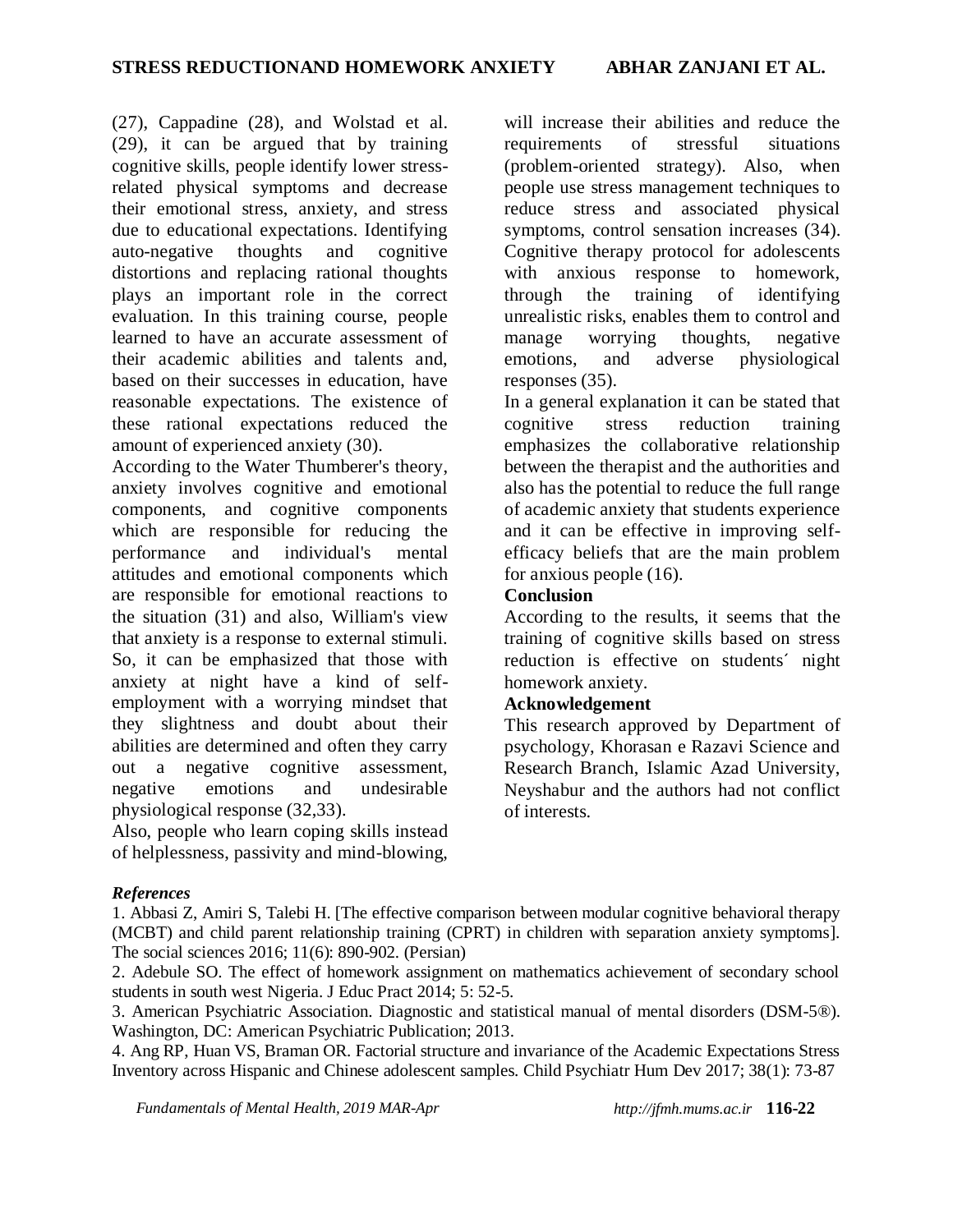5. Arch J, Ayers CR, Baker A, Almklov E, Dean DJ, Craske MG. Randomized clinical trial of adapted mindfulness-based stress reduction versus group cognitive behavioral therapy for heterogeneous anxiety disorders. Behav Res Ther 2013; 51(5): 185-96.

6. Becker EM, Becker, KD, Ginsburg GS. Modular cognitive behavioral therapy for youth with anxiety disorders: A closer look at the use of specific modules and their relation to treatment process and response. School Ment Health 2012; 4: 243-53.

7. Chiu AW, Langer DA, McLeod BD, Hark Drahota A, Galla BM, Jacobs J, et al. Effectiveness of modular CBT for child anxiety in elementary schools. NIH Public Access Author Manuscript 2013; 28(2): 141-53.

8. Corina L, Gomez R. Unique associations of reinforcement sensitivity theory dimensions with social interaction anxiety and social observation anxiety. Pers Individ Diff 2014; 60: 20-24.

9. Deslandes R, Rousseau M, Nadeau T. Evolution and relation of students' homework management strategies and their parents' help in homework during the transition to high school. Proceeding of the Annual Meeting of the American Educational Research Association, New York, NY, 2008.

10. Dunne MP, Sun J, Nguyen ND, Truc T, Loan KX, Dixon J. The influence of educational pressure on the mental health of the adolescence in East Asia. J Sci Res Hue University 2010; 61(1): 18-27.

11. Egan MY, Kubina LA, Lidstone RI, Macdougall GH, Raudoy AE. A critical reflection on occupational therapy within one assertive community treatment team. Can J Occup Ther 2010; 77(2): 70- 9.

12. Emerson TN, Mencken KD. Homework: to require or not? Online graded homework and student achievement. Perspect Econom Educ Res 2011; 7(1): 20-42.

13. Nyklicek I, Vingerhoets AD, Mercel Zeelenberg M. Emotion regulation and well-being. New York, Dordrecht Heidelberg; 2011: 101-15.

14. Galbraith T, Heimberg RG, Wang S, Schneier FR, Blanco C. Comorbidity of social anxiety disorder and antisocial personality disorder in the National Epidemiological Survey on Alcohol and Related Conditions NESARC. J Anxiety Disord 2014; 28(1): 56-7.

15. Galla BM, Wood JJ, Chiu AW, Langer DA, Jacobs J, Ifekwunigwe M, Larkins C. One year follow-up to modular cognitive behavioral therapy for the treatment of pediatric anxiety disorders in an elementary school setting. Child Psychiatr Hum 2012; 43: 219-26.

16. William CH, Wilson PH, Morrison J, McMahon A, Andrew W, Lesley Allan L, et al. Guided selfhelp cognitive behavioural therapy for depression in primary care: A randomized controlled trial. PLOSE One 2013; 8(1): 5273.

17. Leahy RL, Holand SJ. Treatment plans and interventions for depression and anxiety disorders. New York: Guilford; 2010.

18. Lin Y. Evaluation of an assertiveness training program on nursing and medical students' assertiveness, self– esteem and interpersonal communication satisfaction. Nurs Educ Today 2004; 24(8): 656-65.

19. Akgun S, Ciarrochi J. Learned resourcefulness moderates the relationship between academic stress and academic performance. Educ Psychol 2010; 23(3): 287-94.

20. Hülya Ünal-Karagüven M. Demographic factors and communal mastery as predictors of academic motivation and test anxiety. J Educ Train Stud 2015; 3(3): 1-12.

21. Joseph N, Williams DP, Bowman A, Koenig J, Thayer JF. The need to approach emotional experiences as a mediator between resting heart rate variability and trait anxiety. Anxiety 2016; 10(24): 34.

22. Kley H, Tuschen-caffier B, Heinrichs N. Safety behaviors, self-focused attention and negative thinking in children with social anxiety disorder, socially anxious and non-anxious children. J Behav Ther Experim Psychiatry 2012; 43: 548-55.

23. Kocak C. The analysis on interpersonal relationship dimension of secondary school students. according to their ruminative thinking skills. Soc Behav Sci 2014; 143: 783-7.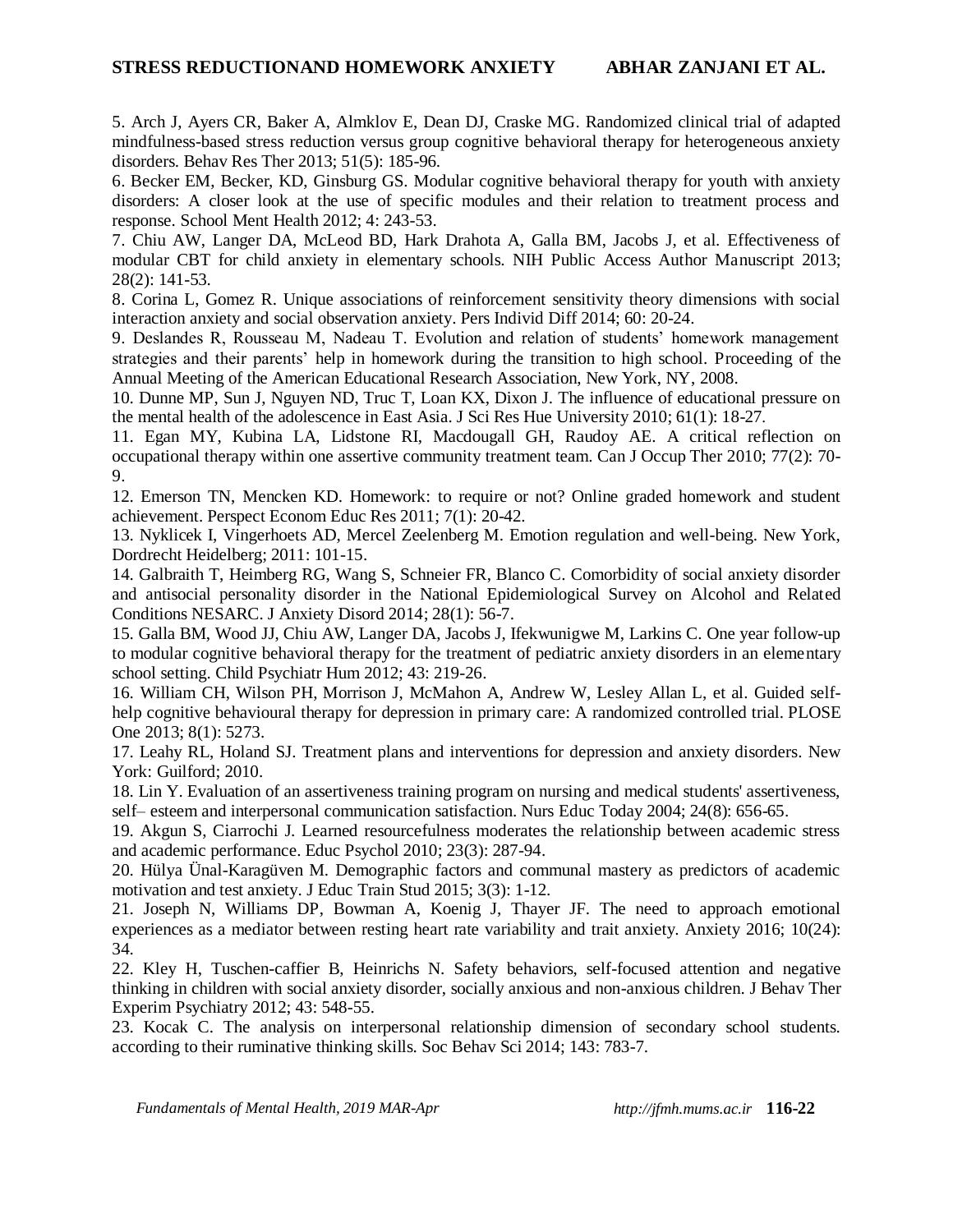## **STRESS REDUCTIONAND HOMEWORK ANXIETY ABHAR ZANJANI ET AL.**

24. Mobini S, Mackintosh B, Illingworth J, Gega L, Langdon P, Hoppitt L. Effects of standard and explicit cognitive bias modification and computer-administered cognitive-behavior therapy on cognitive biases and social anxiety. J Behav Ther Experim Psychiatry 2014; 45(2): 272-9.

25. Orly S, Rivka B, Rivka E, Dorit S. Are cognitive-behavioral interventions effective in reducing occupational stress among nurses? Appl Nurs Res 2012; 25(3): 152-7.

26. Sharma CR. Total quality management in education. Indira Gandhi National Open University, India 2011; 35(1): 182-8.

27. Spielberger CD, Anton Bedell J. Test anxiety interventions for children and adolescents: A systematic review of treatment studies from 2000-2010. Psychol Schools 2015; 50: 57-71.

28. Capaaydin Y. High school students' emotions and emotional regulation during test taking. Department of educational sciences, Middle East Technical University of Ankara, Turkey, 2017.

29. Vollestad J, Sivertsen B, Nelsen GH. Mindfulness-based stress reduction for patients with anxiety disorders: Evaluation in a randomized controlled trial. J Behav Res Ther 2011; 49: 281-8.

30. Forsberg L. Homework as serious family business: Power and subjectivity in negotiations about school assignments in Swedish families. Br J Soc Educ 2007; 28(2): 209-22.

31. Waters AM, Zimmer-Gembeck MJ, Farrell LJ. The relationships of child and parent factors with children's anxiety symptoms: Parental anxious rearing as a mediator. J Anxiety Disord 2012; 26(7): 737- 45.

32. Wilhelm S, Pbillies KA, Dielie E, Bahehman U, Greenberg JL, Fama JM, et al. Modulate cognitive behavioral therapy for body dysmorphic disorder: a randomized controlled trial. Behav Ther 2016; 43: 314-27.

33. Cooper H, Robinson JC. Does homework improve academic achievement? Rev Educ Res 2016; 76: 1-62.

34. Antoni MH, Ironson G, Schneiderman N. Cognitive behavioral stress management: workbook (treatment that work). Masochist; 2007.

35. Corina L, Gomez R. Unique associations of reinforcement sensitivity theory dimensions with social interaction anxiety and social observation anxiety. Pers Individ Diff 2014; 60: 20-24.